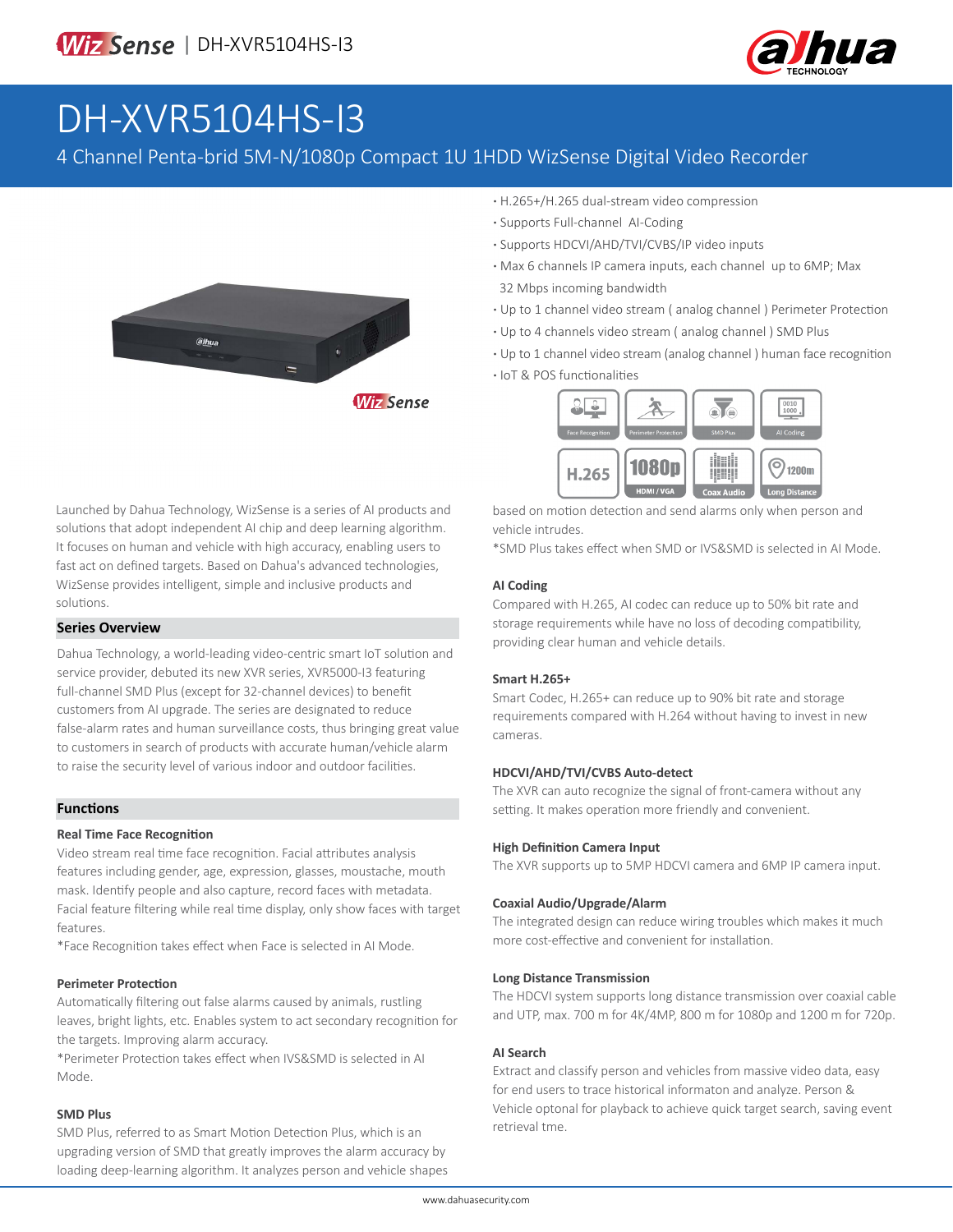# Wiz Sense | DH-XVR5104HS-I3

### **Technical Specification**

í

| System                    |                                                                                                                                                                                                     |  |  |  |
|---------------------------|-----------------------------------------------------------------------------------------------------------------------------------------------------------------------------------------------------|--|--|--|
| Main Processor            | Embedded processor                                                                                                                                                                                  |  |  |  |
| Operating System          | <b>Embedded linux</b>                                                                                                                                                                               |  |  |  |
| Perimeter Protection      |                                                                                                                                                                                                     |  |  |  |
| Performance               | 1 channel, 10 IVS for each channel                                                                                                                                                                  |  |  |  |
| Object classification     | Human/Vehicle secondary recognition for tripwire and<br>intrusion                                                                                                                                   |  |  |  |
| AI Search                 | Search by target classification (Human, Vehicle)                                                                                                                                                    |  |  |  |
| Face Recognition          |                                                                                                                                                                                                     |  |  |  |
|                           | Max 8 face pictures/sec processing                                                                                                                                                                  |  |  |  |
| Performance               | 1 channel video stream face recognition, only support<br>analog camera                                                                                                                              |  |  |  |
| Stranger Mode             | Detect strangers' faces (not in device's face database).<br>Similarity threshold can be set manually                                                                                                |  |  |  |
| AI Search                 | Up to 8 target face images search at same time, similarity<br>threshold can be set for each target face image                                                                                       |  |  |  |
| Database Management       | Up to 10 face databases with 10,000 face images in<br>total. Name, gender, birthday, address, certificate type,<br>cerificate No., countries&regions and state can be added<br>to each face picture |  |  |  |
| Database Application      | Each database can be applied to video channels<br>independently                                                                                                                                     |  |  |  |
| Trigger Events            | Buzzer, Voice Prompts, Email, Snapshot, Recording,<br>Alarm Out, PTZ Activation, etc.                                                                                                               |  |  |  |
| <b>SMD Plus</b>           |                                                                                                                                                                                                     |  |  |  |
| Performance               | 4 channels                                                                                                                                                                                          |  |  |  |
| AI Search                 | Search by target classification (Human, Vehicle)                                                                                                                                                    |  |  |  |
| Video and Audio           |                                                                                                                                                                                                     |  |  |  |
| Analog Camera Input       | 4 channels, BNC                                                                                                                                                                                     |  |  |  |
| <b>HDCVI Camera Input</b> | 5MP, 4MP, 1080p@ 25/30 fps, 720p@ 50/60 fps, 720p@<br>25/30 fps                                                                                                                                     |  |  |  |
| AHD Camera Input          | 5MP, 4MP, 1080p@ 25/30 fps, 720p@ 25/30 fps                                                                                                                                                         |  |  |  |
| TVI Camera Input          | 5MP, 4MP, 1080p@ 25/30 fps, 720p@ 25/30 fps                                                                                                                                                         |  |  |  |
| CVBS Camera Input         | PAL/NTSC                                                                                                                                                                                            |  |  |  |
| IP Camera Input           | 4+2 channels, each channel up to 6MP                                                                                                                                                                |  |  |  |
| Audio In/Out              | $1/1$ , RCA                                                                                                                                                                                         |  |  |  |
| Two-way Talk              | Reuse audio in/out, RCA                                                                                                                                                                             |  |  |  |
| Recording                 |                                                                                                                                                                                                     |  |  |  |
| Compression               | AI Coding/H.265+/H.265/H.264+/H.264                                                                                                                                                                 |  |  |  |
| Resolution                | 5M-N; 4M-N; 1080p; 1080N; 720p; 960H; D1; CIF                                                                                                                                                       |  |  |  |
| Record Rate               | Main stream: All channel 5M-N (1 fps–10 fps);<br>4M-N/1080p (1 fps-15 fps); 1080N/720p/960H/<br>D1/CIF (1 fps-25/30 fps)<br>Sub stream: D1/CIF (1 fps-15fps)                                        |  |  |  |
| <b>Bit Rate</b>           | 32 kbps-6144 kbps per channel                                                                                                                                                                       |  |  |  |
| Record Mode               | Manual; Schedule (General, Continuous); MD (Video<br>detection: Motion Detection, Video Loss, Tampering);<br>Alarm; Stop                                                                            |  |  |  |
| Record Interval           | 1 min-60 min (default: 60 min), Pre-record: 1 s-30 s,<br>Post-record: 10 s-300 s                                                                                                                    |  |  |  |

| Audio Compression                  | G.711A; G.711U; PCM                                                                                                                                                                                      |  |  |  |
|------------------------------------|----------------------------------------------------------------------------------------------------------------------------------------------------------------------------------------------------------|--|--|--|
| Audio Sample Rate                  | 8 KHz, 16 bit per channel                                                                                                                                                                                |  |  |  |
| Audio Bit Rate                     | 64 kbps per channel                                                                                                                                                                                      |  |  |  |
| Display                            |                                                                                                                                                                                                          |  |  |  |
| Interface                          | 1 HDMI; 1 VGA                                                                                                                                                                                            |  |  |  |
| Resolution                         | 1920 × 1080; 1280 × 1024; 1280 × 720                                                                                                                                                                     |  |  |  |
| Multi-screen Display               | When IP extension mode not enabled: 1/4<br>When IP extension mode enabled: 1/4/6                                                                                                                         |  |  |  |
| <b>OSD</b>                         | Camera title; Time; Video loss; Camera lock; Motion<br>detection; Recording                                                                                                                              |  |  |  |
| Network                            |                                                                                                                                                                                                          |  |  |  |
| Interface                          | 1 RJ-45 Port (100 MB)                                                                                                                                                                                    |  |  |  |
| Network Function                   | HTTP; HTTPS; TCP/IP; IPv4/IPv6; Wi-Fi; 3G/4G; SNMP;<br>UPnP; RTSP; UDP; SMTP; NTP; DHCP; DNS; IP Filter;<br>PPPoE; DDNS; FTP; Alarm Server; P2P; IP Search<br>(Supports Dahua IP camera, DVR, NVS, etc.) |  |  |  |
| Max. User Access                   | 128 users                                                                                                                                                                                                |  |  |  |
| Smart Phone                        | iPhone; iPad; Android                                                                                                                                                                                    |  |  |  |
| Interoperability                   | ONVIF 16.12, CGI Conformant                                                                                                                                                                              |  |  |  |
| Video Detection and Alarm          |                                                                                                                                                                                                          |  |  |  |
| <b>Trigger Events</b>              | Recording, PTZ, Tour, Video Push, Email, FTP, Snapshot,<br><b>Buzzer and Screen Tips</b>                                                                                                                 |  |  |  |
| Video Detection                    | Motion Detection, MD Zones: 396 (22 × 18), Video Loss,<br>Tampering and Diagnosis                                                                                                                        |  |  |  |
| Alarm input                        | N/A                                                                                                                                                                                                      |  |  |  |
| Relay Output                       | N/A                                                                                                                                                                                                      |  |  |  |
| Playback and Backup                |                                                                                                                                                                                                          |  |  |  |
| Playback                           | 1/4                                                                                                                                                                                                      |  |  |  |
| Search Mode                        | Time/Date, Alarm, MD and Exact Search (accurate to<br>second)                                                                                                                                            |  |  |  |
| Playback Function                  | Play; Pause; Stop; Rewind; Fast play; Slow Play; Next<br>File; Previous File; Next Camera; Previous Camera; Full<br>Screen; Repeat; Shuffle; Backup Selection; Digital Zoom                              |  |  |  |
| Backup Mode                        | <b>USB Device/Network</b>                                                                                                                                                                                |  |  |  |
| Storage                            |                                                                                                                                                                                                          |  |  |  |
| Internal HDD                       | 1 SATA port, up to 6 TB capacity                                                                                                                                                                         |  |  |  |
| eSATA                              | N/A                                                                                                                                                                                                      |  |  |  |
| Auxiliary Interface                |                                                                                                                                                                                                          |  |  |  |
| <b>USB</b>                         | 2 USB ports (USB 2.0)                                                                                                                                                                                    |  |  |  |
| <b>RS485</b>                       | 1 port, for PTZ control                                                                                                                                                                                  |  |  |  |
| <b>RS232</b>                       | N/A                                                                                                                                                                                                      |  |  |  |
| Electrical                         |                                                                                                                                                                                                          |  |  |  |
| Power Supply                       | DC 12V/1.5A                                                                                                                                                                                              |  |  |  |
| Power Consumption<br>(Without HDD) | < 4W                                                                                                                                                                                                     |  |  |  |
| Construction                       |                                                                                                                                                                                                          |  |  |  |
| Dimensions                         | Compact 1U, 260.0 mm × 237.9 mm × 47.6 mm<br>$(10.24'' \times 9.37'' \times 1.87'')$                                                                                                                     |  |  |  |